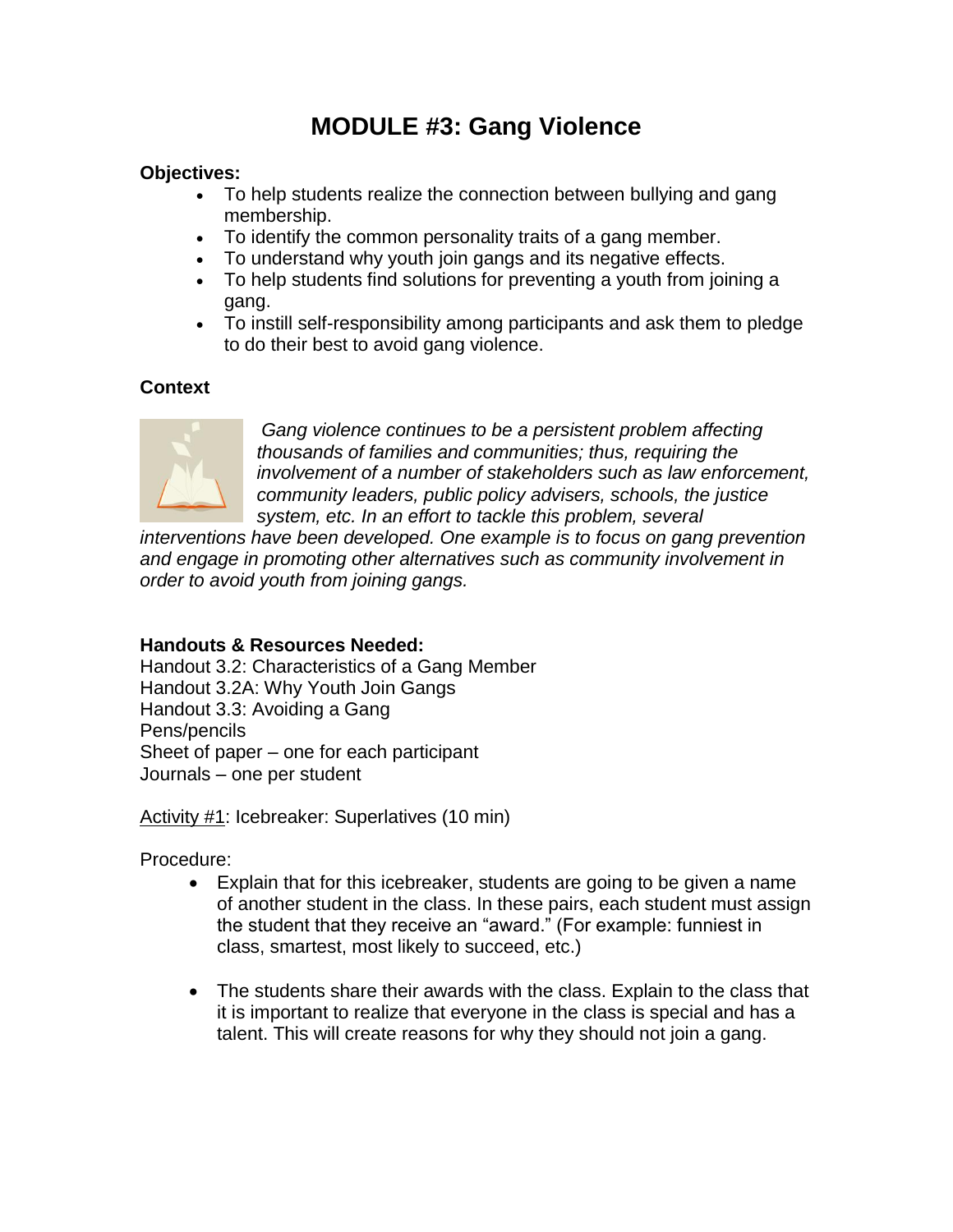Activity #2: Guided Discussion I: Characteristics of a Gang Member (20 min)

Procedure:

- Icebreaker
- Tell the class that the next step up from bullying is gang membership. Both the bully and the victim have an increased likelihood of joining a gang than those who avoid bullying situations. A bully will wish to seek a place where he can better use his skills for harassing others. The victim will eventually seek protection from bullies in inappropriate places. Especially with the increase in gang membership in recent years, the temptation to join a gang is growing greatly. The process of avoiding gang involvement must start at a young age.
- Before youth can learn to prevent gang violence from occurring to them, it is imperative that the students understand the typical characteristics of a gang member. Ask them to take a guess at what they think are the basic characteristics of a gang member. Ask them if they know of any gang name. Write all of these on the board and go over them. Make it clear that there are often instances when a youth may not hold these characteristics, but are still gang involved. For this reason, tell the students that it is always important to be careful with the friends that they choose to be around.
- Pass out Handout 3.2: Characteristics of a Gang Member. Point out to the class how the document is broken up into two categories, Personality Traits of a Gang Member and Signs of Belonging to a Gang. Each category is broken into lists, both important in determining whether a youth has joined a gang. Being able to identify gang members in their community is a good first step in learning how to avoid those individuals.
- Explain to the class that in order to solve the long-term problem of keeping youth out of a gang, it is important to understand why youth will join one in the first place. Divide the students into groups and pass out Handout 3.2A: Why Youth Join Gangs. This document outlines the needs that are fulfilled for youth by a gang. These are viewed as advantages that youth wish to utilize by joining. By using this document, it will be easier to address the problem with the students. Have a volunteer read out the list. Explain to them that most of the things on the list do not solve any problems in the youth's life. They create the allusion that a problem is being solved when, in reality, it is creating more problems that can destroy a life. Discuss: What are the signs? Why do youth join gangs? How do youth avoid gangs?
- Along with determining what the signs of a common gang member are, it is also important for students to be aware of the warning signs of gang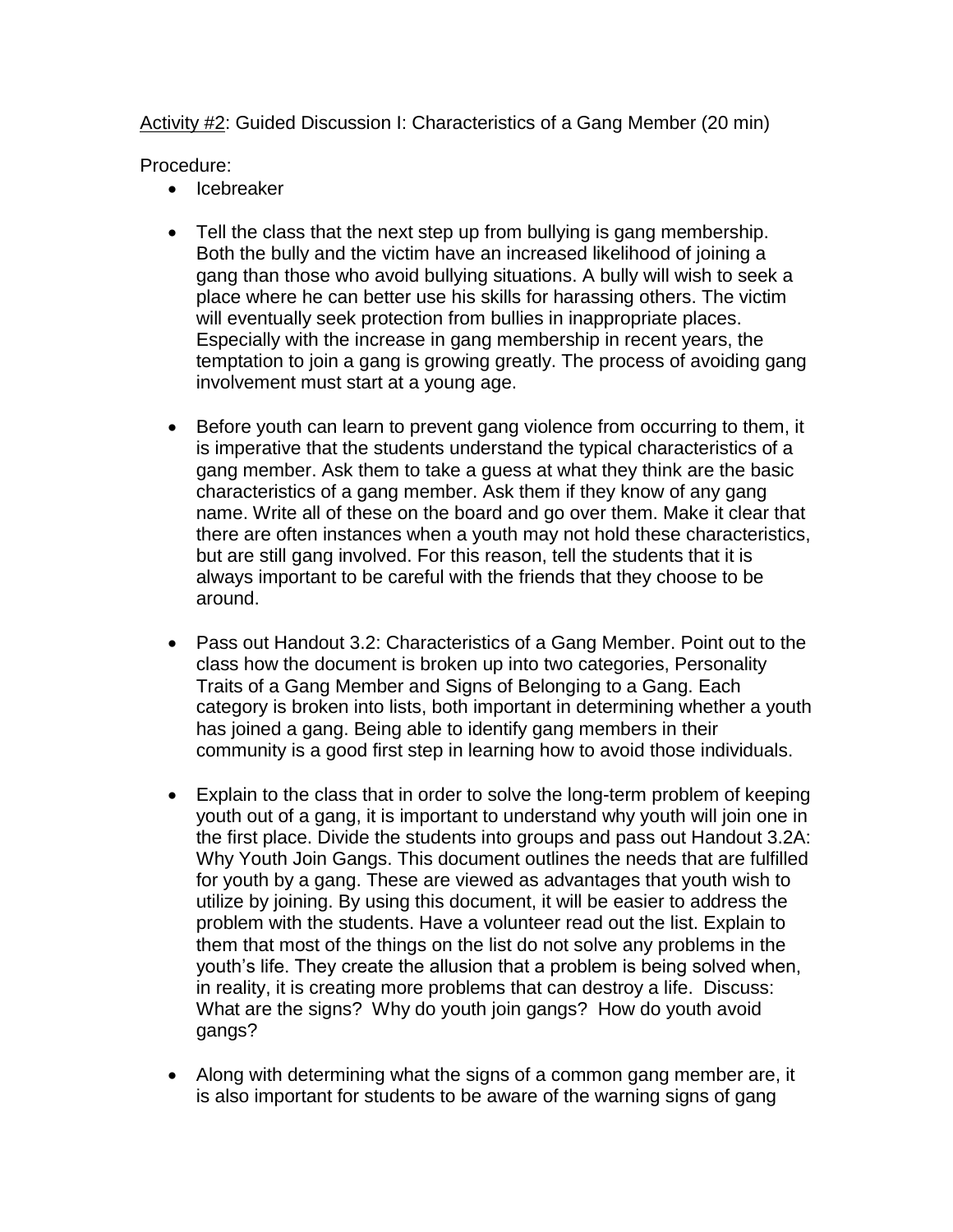presence within their community. The most common warning sign is graffiti. These will often be on sides of buildings, promoting a particular gang sign. Another large indicator is seeing large congregations of youth on street corners, especially in the middle of the night. If these signs are visible in your community, it is important for students to tell their parents so that they can voice their concerns to the authorities.

Activity #3: Guided Discussion II: Solutions to Gang Violence (30 min)

Procedure:

- Icebreaker
- Tell the class that there are many consequences for joining a gang. Have the students brainstorm what some of the negative effects of joining a gang may be. When they are finished, emphasize that there is always an increase in violent activities as well as larger disregard to authority, especially parental authority. This has negative effects on a youth's ambition to succeed in school. A gang can prevent a youth from wanting to go to school, which can prevent the youth from becoming successful.
- Gang affiliation almost always leads to doing serious crimes. Because of the likelihood of committing crimes, there is a greater chance that the youth will be arrested. The Juvenile Justice System has a history of severely punishing minorities as well as youth associated with gangs.
- The best way to avoid youth membership in a gang is for them to understand these negative consequences. Encourage youth not to become frustrated if something in their life is going wrong. They do not need to enter a gang to find solutions. There is always someone to talk to about problems, whether they are parents, teachers, or other responsible adults.
- Pass out Handout 3.3: Avoiding Gangs. This handout is meant to instruct students on how to prevent themselves from joining a gang as well as how to leave a gang if they are already associated with one. Make it clear that this process of leaving a gang is tricky and gradual. Many things need to be accomplished in order to change the youth's mindset, but the parents should still have the attitude that it can be accomplished.
- Tell the students that it is also essential to play a part in the community effort to get rid of gangs in the neighborhood. Keeping a lookout for dangerous activities in the neighborhood is important for keeping everyone safe. When an act of violence occurs in the neighborhood, it is important to have a discussion with a parent so that the situation can be made clear. By pointing out dangerous spots in the neighborhood to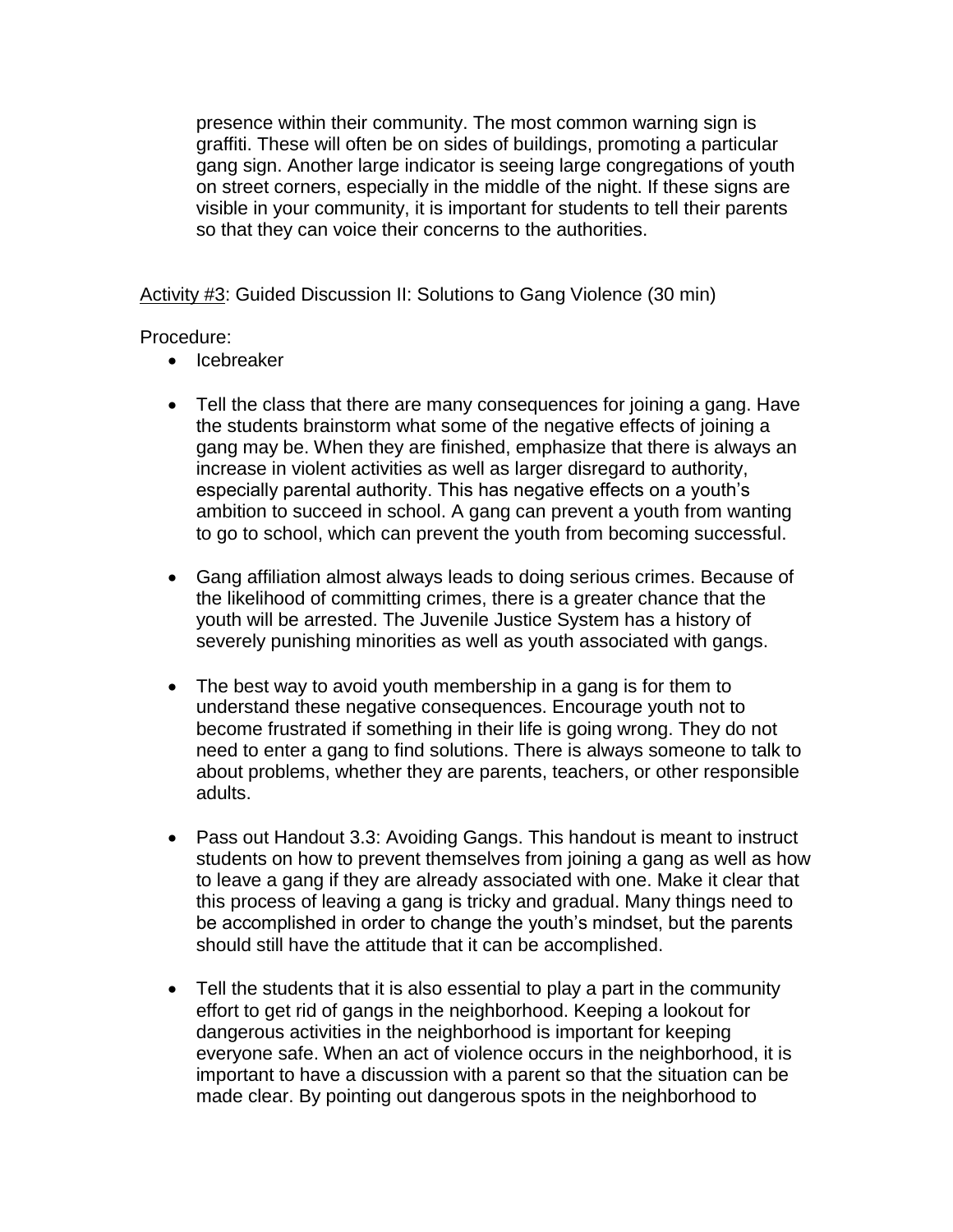adults, the community can begin to come together to try to solve the problem.

 Have the students brainstorm ideas that the community as a whole can do to stop gang violence in their neighborhood. Examples of solutions can include neighborhood watch programs and petitioning to the local police department to establish a gang combat unit, if one does not already exist.

#### Activity #4: Guided Exercise: Pledge not to Join a Gang (20 min)

Procedure:

- Icebreaker
- Separate the students into groups of 3 or 4.
- Have each group come up with a name, symbol, and motto.
- Tell them to create their own pledge on what they are going to do to prevent themselves from joining a gang.
- Have a member from each group read their pledges to the class and talk about them.
- All the members of each group sign the pledges.

#### Activity #5: Debriefing (5 min)

Procedure:

- Summarize the main points of the seminar.
- Ask the class if they have any questions.
- Ask various students to name one important thing that they learned in the seminar.

Activity #6: Evaluation (20 min)

Students should be asked to complete the evaluation for this unit.

Handouts:

*6.1 Evaluation Form-Student*

*6.1A Evaluation Form-Facilitator*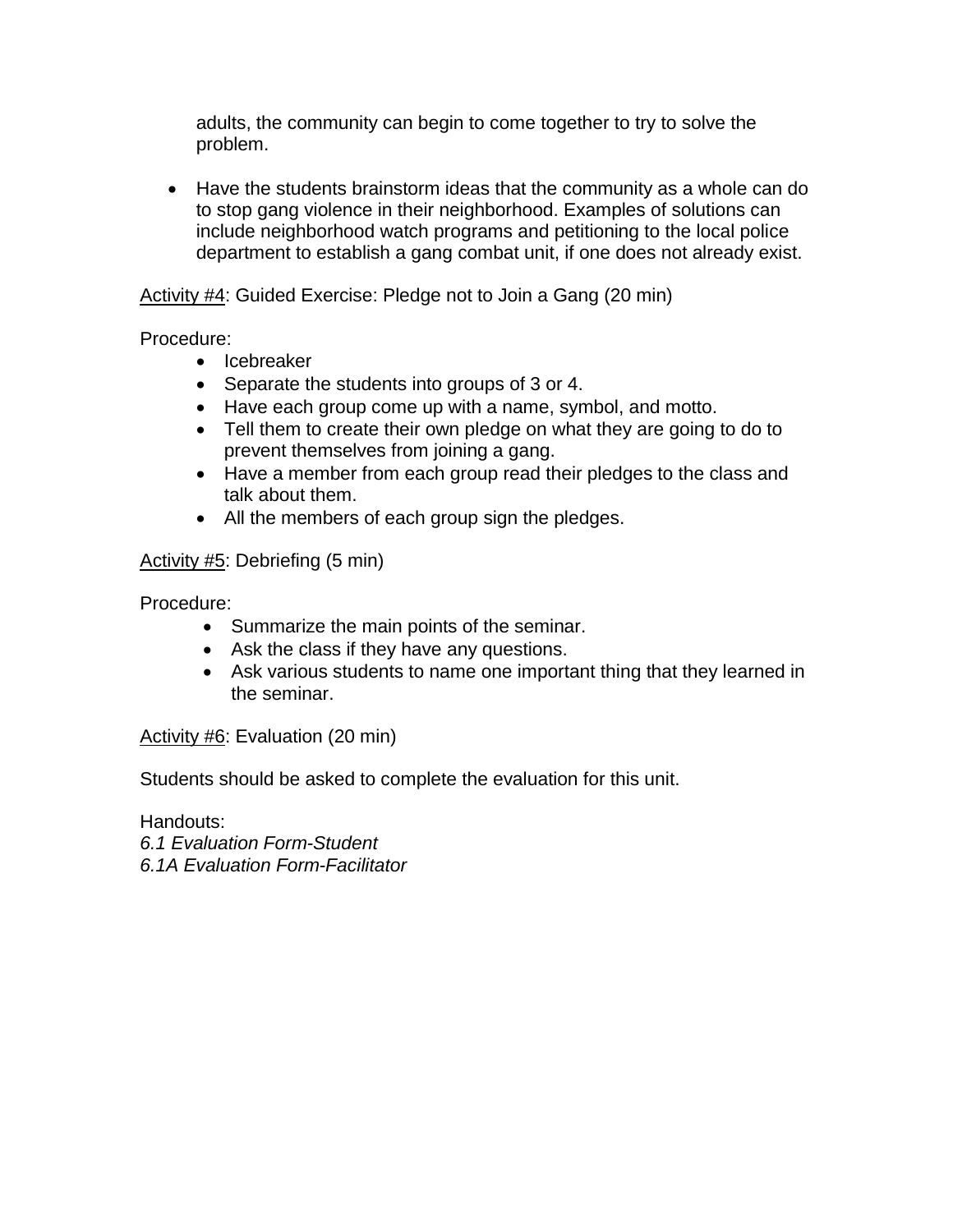Handout 3.2

# **Characteristics of a Gang Member**

### **Character traits:**

- Behavior problems
- Low self-esteem
- Need for glorification
- Rejection of standards
- Hate for authority
- Always angry
- Short tempered

## **Other Major Signs of Belonging to a Street Gang**

These signs must be considered together to be deemed meaningful. Individually, a sign could just mean a normal phase of being a teenager.

The youth:

- Seems to dress according to a specific dress code (specific clothing)
- Wears clothing or owns items that could not normally afford to buy
- Has less interest in school
- Has lost interest in former friends and activities
- Has new, older friends identified by nicknames, whom the parent has never met
- Consumes alcohol and drugs
- Goes to street gang Internet chat sites
- Uses hateful or racist language
- Has been the victim of crime or fears being victimized
- Has had problems with the police
- Owns a weapon
- Tattoos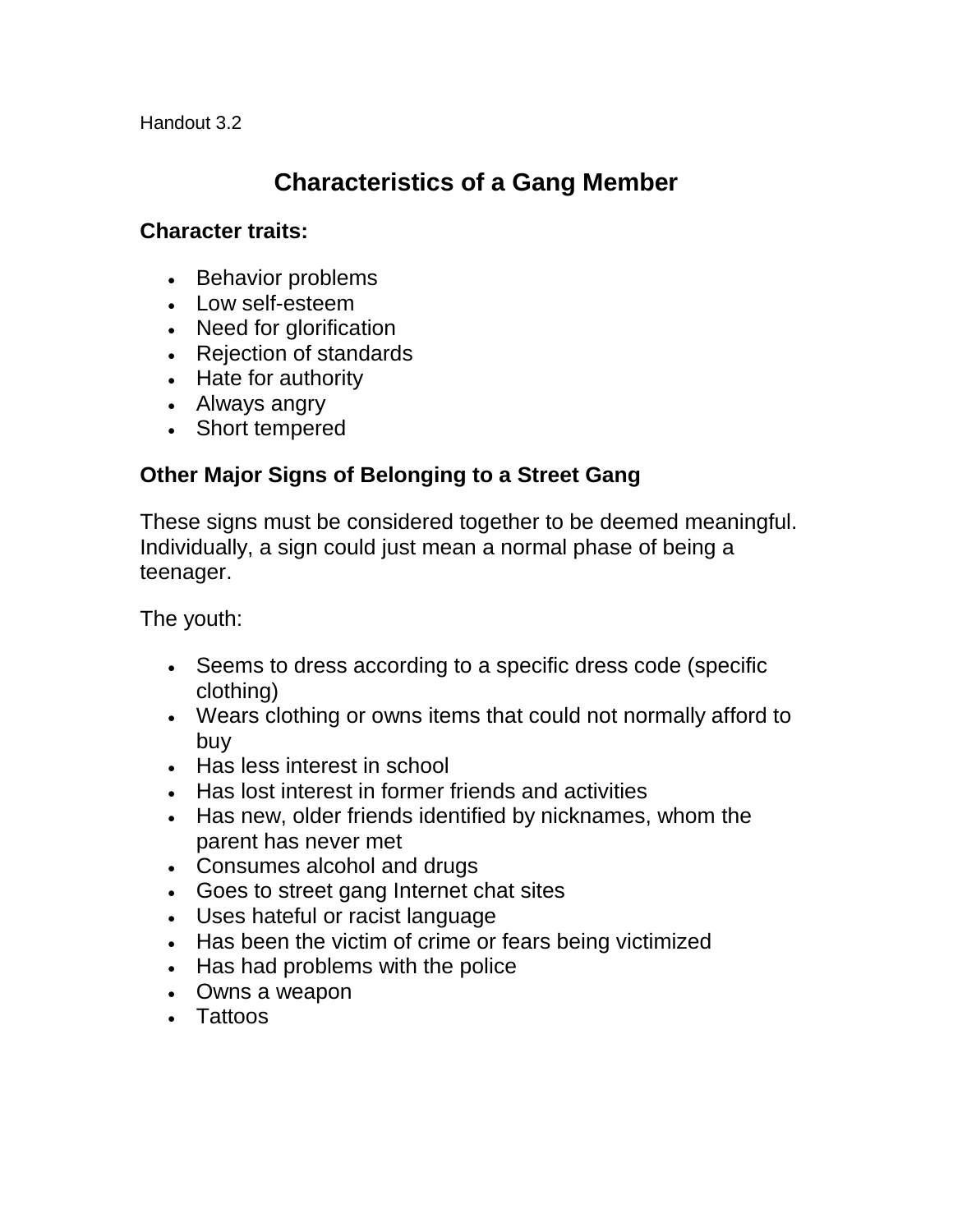# **Why Youth Join Gangs**

In order to avoid gangs, it is important to understand why youth seek membership. If these factors are understood, it will be easier to see why the life of gangs is not a safe way to life.

# **NEEDS FULFILLED BY JOINING A GANG**

Often youth approach street gangs to become members or are recruited by the gangs. Belonging to a gang is attractive for more vulnerable youth because the gang fulfils their needs. Gangs appear to offer youth the following sources of satisfaction:

- A place to belong
- A family
- Physical protection
- Social support
- Sense of unity
- An opportunity to develop self esteem
- Validation
- Money
- Power
- Status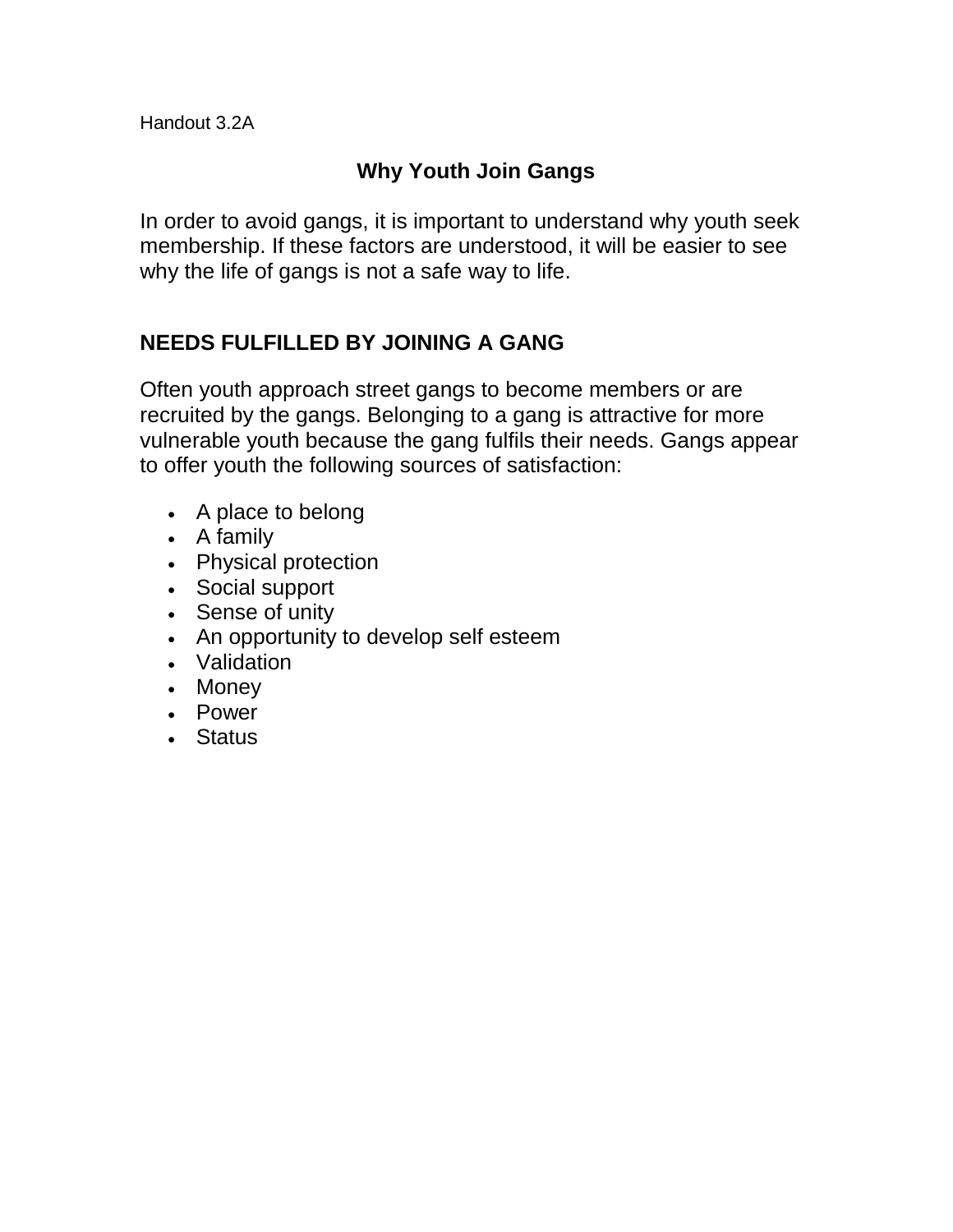Handout 3.3

# **Avoiding a Gang**

## **How to Avoid Joining a Gang**:

- Learn to think independently
- Have a good relationship with parents
- Take part in positive activities after school
- Do these positive activities with close friends
- Listen to parent or teacher if they disapprove of something you are doing.
- Do activities that calm you down when you are frustrated with life.
- Avoid movies, TV shows, and video games that glorify drugs, sex, gangs, and violence to youth.

### **How to Get out of a Gang**:

- The most important thing is to realize that you are not alone.
- Seek out a trusted adult who can encourage and help you through the process.
- Stop all forms of communication with gang members.
- Form strong friendships with other youth who are not associated with a gang.
- Advise law enforcement if at any point you do not feel safe
	- o Ex-gang members may harass you for dropping out.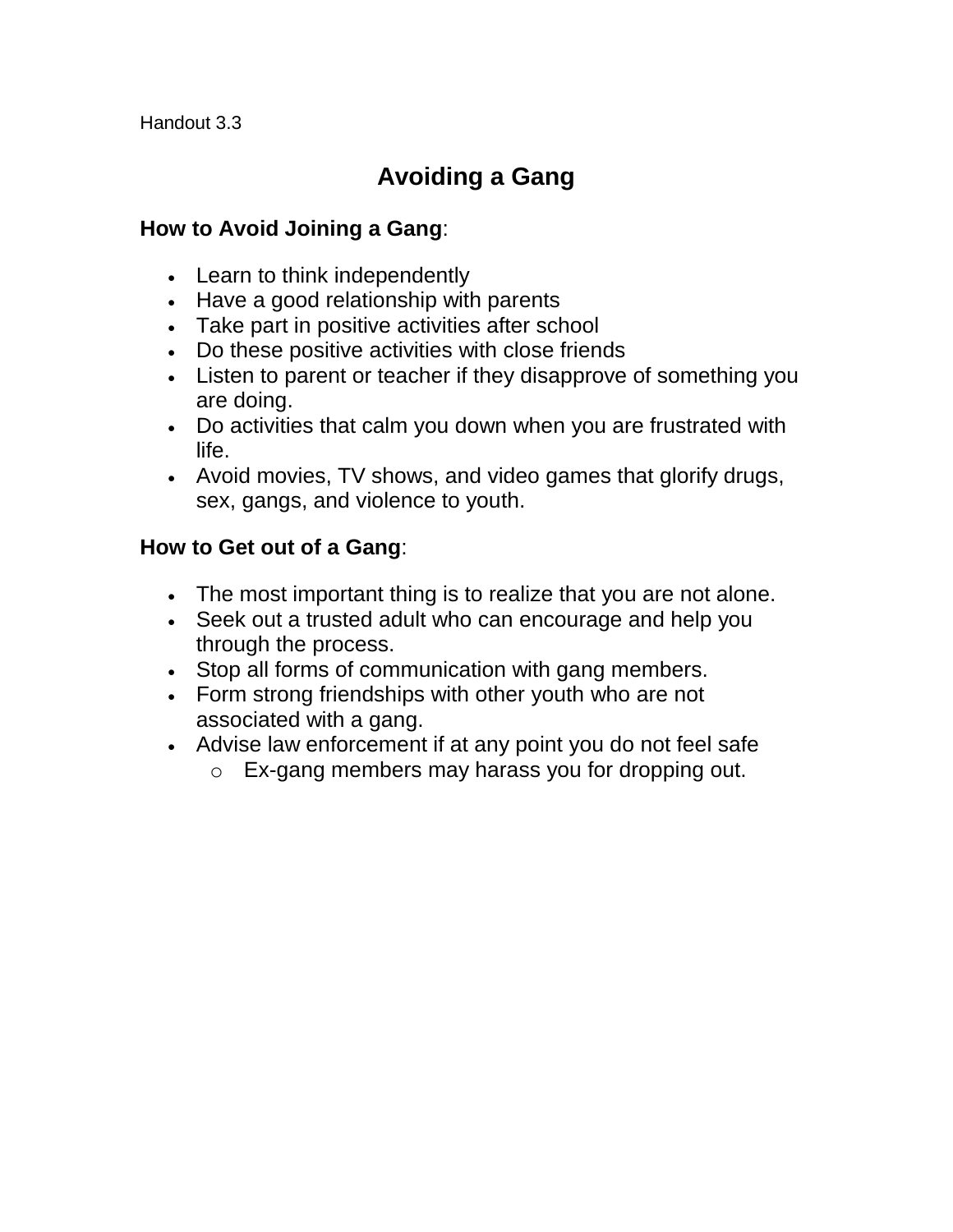#### **Handout 6.1 Evaluation Form-Student**

### **EVALUATION**

1. Indicate three new things you learned about ASPIRA?

2. How will you use this new knowledge in the future?

3. Were the handouts useful? What would you change about the handouts?

4. How could these workshops have been improved?